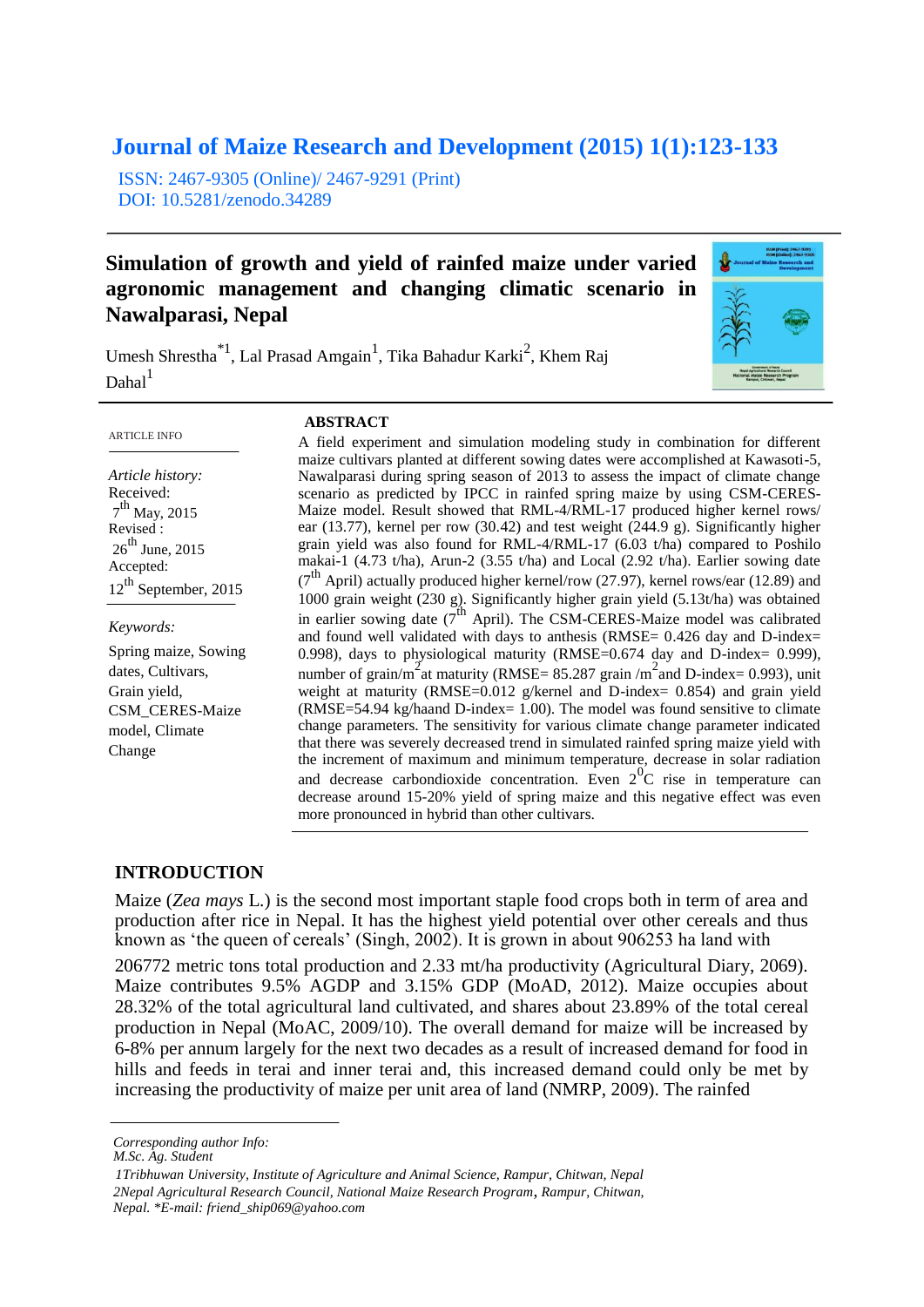farming means the cultivation of crops on relatively dry land that lacks easy access to irrigation and moisture requirement at any growth and development stages of crop. Rainfed farming areas fall mainly in arid, semi arid and dry sub-humid zones in the world but the Nepalese sub-tropical region is also rainfed. In Nepal, about 65% of the total arable land is under rainfed (Thapa, 1995). The variation in rainfall under rainfed zone especially during spring season feels long dry spell, early withdrawal and also increasing temperature caused stressful environment to plant growth, all of which strongly influence the productivity level of maize. Through a series of observations and modeling studies, the Inter-Governmental Panal on Climate Change (IPCC) has shown that the earth temperature has increased by  $0.74 \text{ }^0\text{C}$ between 1906 and 2005 due to increase in anthropogenic emissions of green house gases. By the end if this century, temperature increase is likely to be 1.8-4  $^{0}$ C (IPCC, 2007). This would lead to more frequent hot extremes, floods, droughts, cyclones and gradual recession of glaciers, which in turn would result in greater instability of flood production. The increase in GHGs was 70% between 1970 and 2008 (IPCC, 2007). The global increases in  $CO<sub>2</sub>$ concentration are due to use of fossil fuel and land use change, while those of methane and nitrous oxide are primarily due to agriculture. It has also been estimated that crop production loss in south Asia by 2100 AD could be 10-40% despite the beneficial effects of higher  $CO<sub>2</sub>$ on crop growth. Agriculture contributes the significant of green house gas emission in south Asia primarily due to  $CH_4$  and  $N_2O$  emission from rise by the application of manure and nitrogenous fertilizer in to the soils. Simple adaptation strategies such as change in planting dates and varieties could also help in reducing the impacts of climate change to some extent. Cropping system model (CSM-CERES-Maize) is a decision support tool used widely to evaluate and/or forecast the effects of environmental conditions, management practices, and different genotypes on crop growth, development and yield (Asadi and Clement, 2003). Earlier version of the DSSAT model (ver. 4.5) have been evaluated across rice growing environment of Asia and Australia and their performance has been generally satisfactory, but variation exists (Timsina and Humphreys, 2003). Similarly, Pathak *et al.* (2002), Timsina *et al*. (2004), Amgain *et al.* (2006) and Amgain and Timsina (2007) evaluated the CERES-Rice model (ver. 4.0) for soil mineral N and loss processes from rice fields under Rice-Wheat systems for Dehli, Modipuram and Punhab in north-west India. In context of Nepal, the CERES-Maize model had not been tested over different locations of country except few studies conducted in maize, e.g, by Sapkota *et al.* (2008) in winter maize and Bhusal et al.(2008) in spring maize. In this context an attempt has been tried to study the field performance of different maize cultivars under different sowing dates and simulation results of CSM-CERES-Maize model on the growth and yield under changing climatic scenarios of sub-tropical condition of central Nepal.

# **MATERIALS AND METHODS**

# *Field experimentation*

The field experiment was conducted at kawasoti-5, Nawalparasi district on maize (*Zea mays* L.) during late spring (April to August) season, 2013. The area is located at  $27^{0}66'$  N latitude and  $84<sup>0</sup>13$ <sup>'</sup>E longitude with an elevation of 220 M above mean sea level. The place is situated in humid sub tropical climate but resembles the foot hill and inner terai cllimate. During the cropping period, maximum temperature was recorded in May (Monthly average=  $34.12\degree$ °C). After rainfall started from May, maximum temperature decreased slightly; however, minimum temperature was found increasing consistently and dropped slightly after July only. The highest minimum temperature was recorded during July (monthly average=  $26.05\degree$ C). Total rainfall received during research period ( $7^{th}$  April to  $27^{th}$  August) was 2789.1 mm. The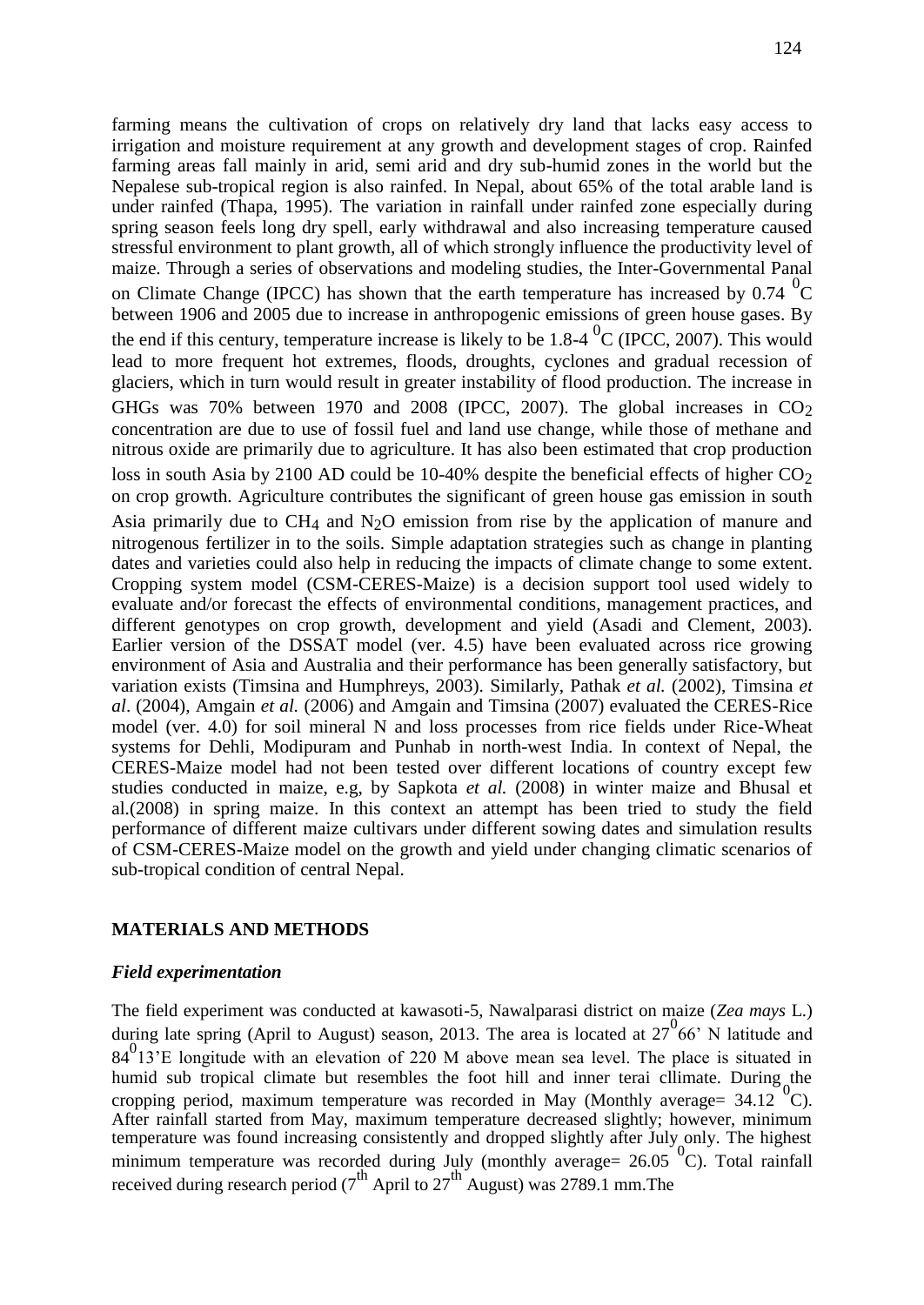experiment was carried out in two factorial randomized complete block design with three replications. The treatment consists of combination of four maize cultivars (Local, Poshilo makai-1, RML-4/RML-17 and Arun-2) and three sowing dates  $(7^{th}$  April,  $22^{nd}$  April and  $7^{th}$ May). The soil of the research site was silt loam and slightly acidic to basic in soil reaction (pH 6.2-7.4). The recommended agronomic management practices were followed to accomplish the experimentation except the fertilizer treatments. Yield and yield attributing characters were recorded, tabulated and analyzed using MSTAT-C computer software and statistical package as mentioned by Gometz and Gometz (1984).



**Figure 1. Average weather records during research period (10 days interval) at kawasoti-5, Nawalparasi, 2013 (Department of Hydrology and meteorology)**

#### *Simulation modeling*

Various data on experimental field crops were taken in consideration for making appropriate input files required to run the DSSAT ver 4.5 crop models. Those characters include data sets required for experimental file (file X), yield attributes (file A), growth attributes (file T), Soil file (file S) and Weather file (file W). Model calibration was performed for all four maize cultivars those sown in  $7<sup>th</sup>$  April. Model validation was done using maize cultivars planted in  $22<sup>nd</sup>$  April and 7<sup>th</sup> May. The parameters used for model validation were days to anthesis, day to physiological maturity, grain yield, unit grain weight and number of grain per unit area. Sensitivity analysis was accomplished using maize cultivars planted in  $7^{th}$  April. Simulation to different scenarios of climate change was completed altering maximum and minimum<br>temperature by  $\sim 2^{0}C$  solar radiation by  $\sim 1$ MIm<sup>-2</sup>/day and increasing sorber dispute temperature by  $\pm 2^{0}C$ , solar radiation by  $\pm 1$ MJm<sup>-2</sup>/day and increasing carbon dioxide concentration by 20 ppm than present weather scenarios.

#### **RESULTS AND DISCUSSION**

Table 1 clearly indicated that number of ears/ha was insignificant for all sowing dates and maize cultivars. Kernel row/ear  $(12.89)$  and kernels/row  $(24.47)$  in  $7<sup>th</sup>$  April planted maize were recorded highest followed by  $22^{nd}$  April and  $7^{th}$  April planted maize cultivars. It might be due to favorable temperature in early sown maize cultivar. A number of factors could be responsible for reduction in number of kernels per row under heat stress, such as reduced pollen viability and receptivity of silk, increased frequency of kernel abortion, decreased cell division in endosperm, reduced silk capacity of developing kernels, reduced starch grain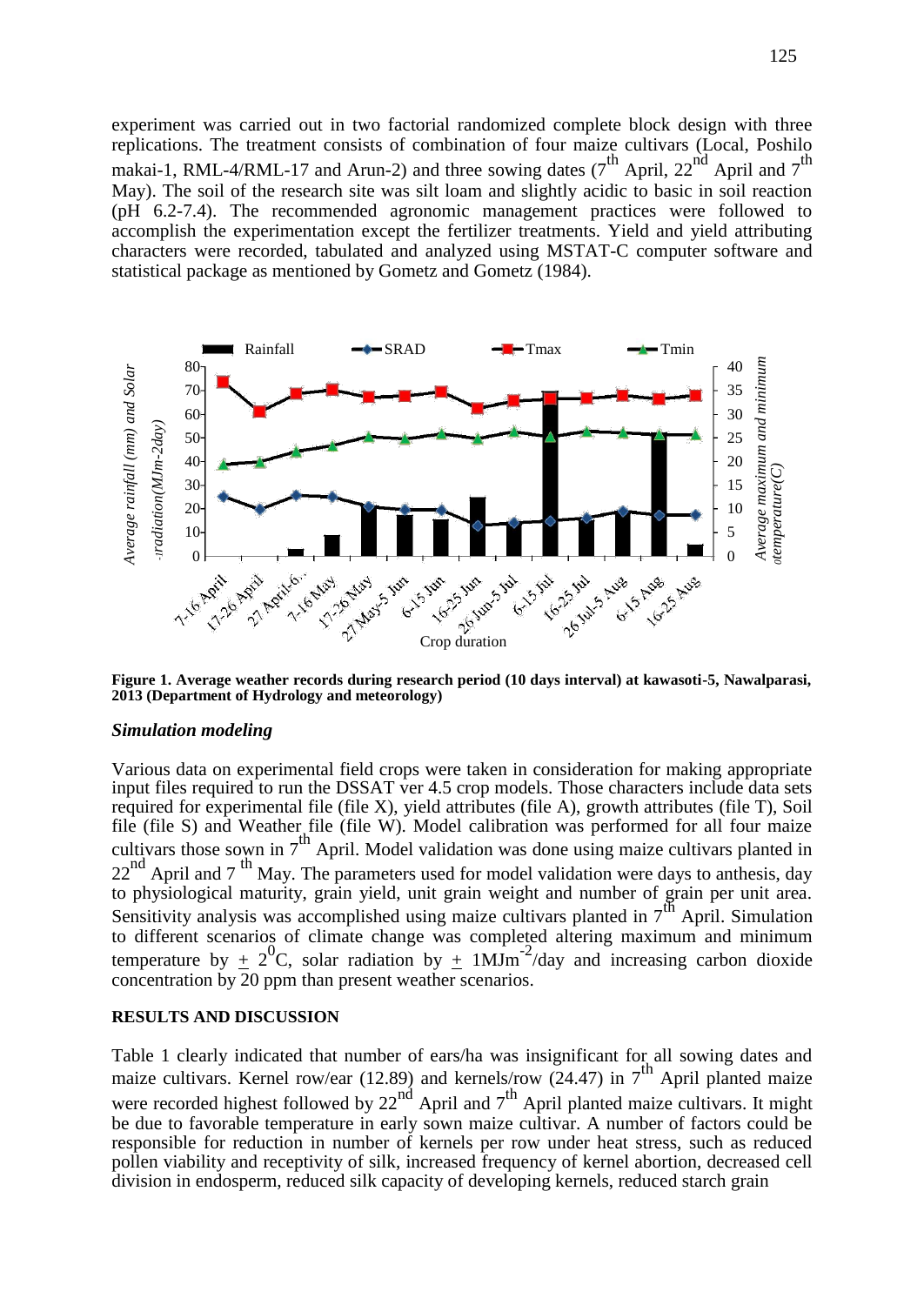number and overall starch synthesis, increased soluble sugar accumulation, duration of grain filling, kernel development and enzyme activities (Duke and Doehlert, 1996). In case of cultivars, RML-4/RML-17 had highest kernel row ear-1 (13.77) and kernels/row (30.42) than other cultivars. The reason for best performance for most of the traits for hybrid might be due to added traits called heterosis. It is observed that maize 1000 grain weight were higher and statistically similar in maize planted  $7^{th}$  April (232.0 g) and 22<sup>nd</sup> April (231.3 g) than  $7^{th}$  May (224.3 g). Suwa *et al.* (2010) reported depression in source-sink activity under high temperatures. Heat stress decreased seed filling duration (Hellewell *et al.*, 1996; Prasad *et al.*, 2006) due to which test weight of  $7<sup>th</sup>$  May sown cultivars were found less. Similarly, test weight of RML-4/RML-17 (244.9 g) and Poshilo Makai-1 (241.2 g) were found higher as these cultivars were long durational and had longer seed fill durations than short durational cultivars i.e, Local and Arun-2. Similarly, grain yield was found higher in  $7^{th}$  April (5.126) t/ha) followed by 22<sup>nd</sup> April (4.104 t/ha) and those planted in  $7<sup>th</sup>$  May (3.692 t/ha) had least grain yield. High night temperatures result in loss of more sugars for respiration and reduce the availability for kernel filling, thereby lowering potential grain yield (Thomison, 2010). In case of maize cultivars, RML-4/RML-17 had highest grain yield as hybrid possess hybrid vigor. It had longer crop duration, high seed fill duration, long leaf stay green character, higher leaf area index etc. Unlike grain yield,  $22^{nd}$  April (14.26 t/ha) and  $7^{th}$  April (14.35 t/ha) sowing dates had higher stover yields. But, here also hybrid RML-4/RML-17 (17.18 t/ha) had highest stover yield than other cultivars.

While in case of harvest index,  $7<sup>th</sup>$  April (0.347) planted maize cultivars had highest harvest index but remaining both sowing dates had similar and least harvest index. This finding was in agreement with Jasemi *et al.* (2013) who found harvest index was higher for plant sown on  $22^{nd}$  May than 13<sup>th</sup> July. But, in case of maize cultivars, both long durational cultivars had higher harvest index than short durational cultivar. It was due to longer seed fill duration, higher leaf area index, higher leaf area duration.

#### *Model calibration*

The genetic coefficients of maize cultivars were adjusted by running the model for 15 times with various possible changes in the genetic coefficients till the simulated values for parameters such as days to anthesis, days to physiological maturity, grain yield matches with observed values for maize cultivar planted in  $7^{th}$  April. The value such as 230 (P1). 0.520(P2), 940(P5), 360(G2), 9.28(G3) and 38.90(PHINT) were adjusted for Local; 400(P1), 0.600(P2), 1130(P5), 590.9(G2), 8.38(G3) and 18.90(PHINT) were adjusted for Poshilo makai-1; 380 (P1). 0.260(P2), 1290(P5),

816.9(G2), 7.36(G3) and 8.9(PHINT) were adjusted for RML-4/17; 230 (P1). 0.520(P2), 910(P5), 440(G2), 9.88(G3) and 38.90(PHINT) were adjusted for Arun-2.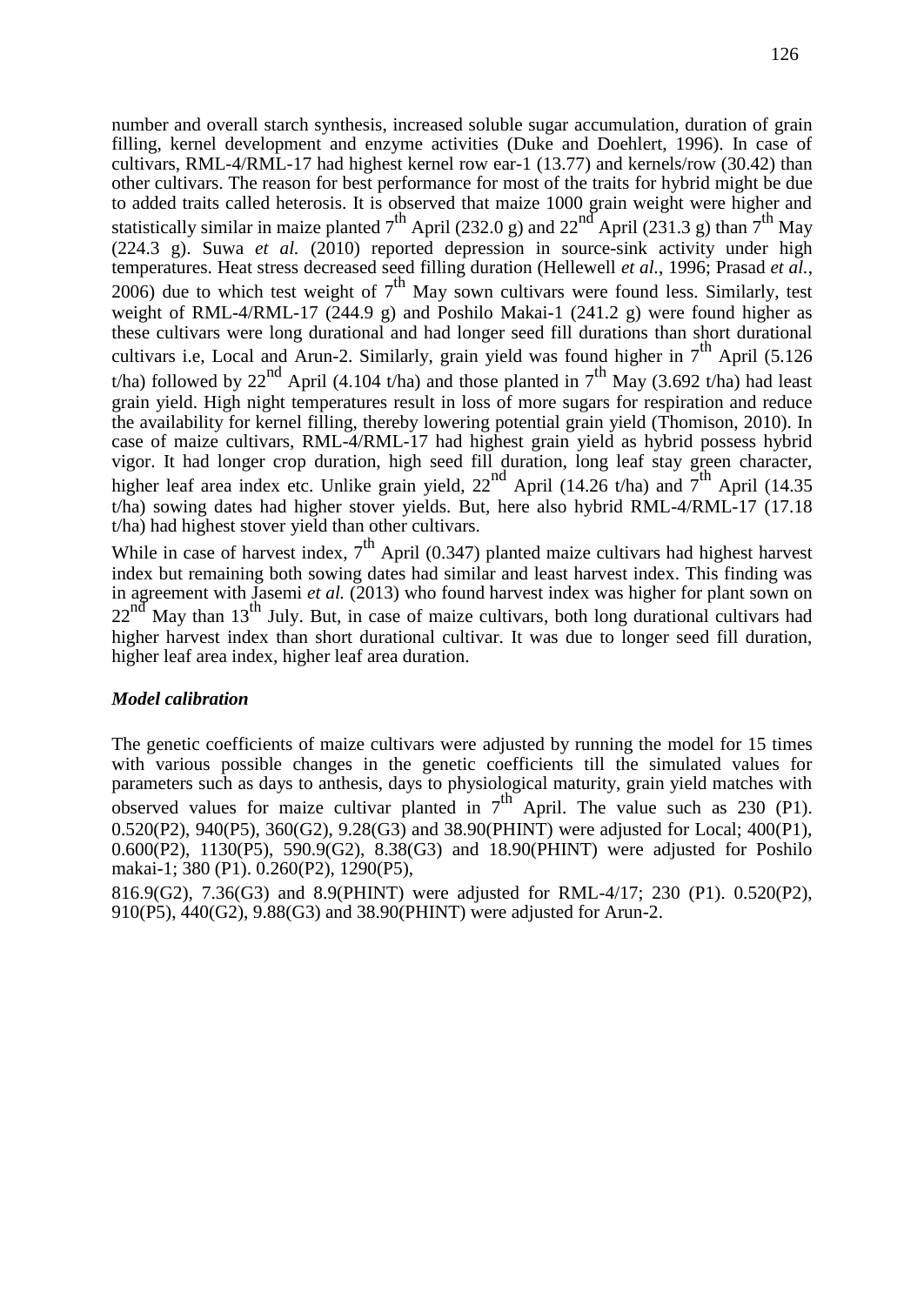| Factor              | Number<br>ofears/<br>ha | Kernel<br>rows/ear | Kernels/<br>row | 1000<br>grain<br>weight<br>(g) | Grain yield<br>at 15% MC<br>(t/ha) | Stover<br>yield(t/ha) | Harvest<br>index |
|---------------------|-------------------------|--------------------|-----------------|--------------------------------|------------------------------------|-----------------------|------------------|
| Sowing dates        |                         |                    |                 |                                |                                    |                       |                  |
| $7th$ April         | 59070                   | $12.89^{a}$        | $27.97^{\rm a}$ | $232.0^a$                      | $5.126^{a}$                        | $14.35^{a}$           | $0.347^{\rm a}$  |
| $22^{na}$ April     | 57590                   | $12.47^{b}$        | $24.47^{\circ}$ | $231.3^a$                      | $4.104^{b}$                        | 14.26 <sup>a</sup>    | $0.289^{b}$      |
| $7th$ May           | 58150                   | $12.22^{\rm c}$    | $22.73^{\circ}$ | $224.3^{b}$                    | $3.692^{\circ}$                    | $12.58^{b}$           | $0.290^{b}$      |
| $SEm +$             | 800.7                   | 0.075              | 0.301           | 1.686                          | 0.078                              | 0.289                 | 0.009            |
| LSD <sub>0.05</sub> | <b>NS</b>               | 0.219              | 0.883           | 4.946                          | 0.227                              | 0.849                 | 0.027            |
| Varieties           |                         |                    |                 |                                |                                    |                       |                  |
| Local               | 59750                   | $11.31^d$          | $21.10^d$       | $204.4^{\circ}$                | 2.920 <sup>d</sup>                 | $10.64^d$             | $0.278^{b}$      |
| Poshilo makai-1     | 56540                   | $13.17^{b}$        | $26.13^{b}$     | $241.2^a$                      | $4.725^{b}$                        | $14.47^{b}$           | $0.326^a$        |
| RML-4/RML-17        | 58270                   | $13.77^{\rm a}$    | $30.42^a$       | 244.9 <sup>a</sup>             | 6.030 <sup>a</sup>                 | $17.18^{a}$           | $0.351^{a}$      |
| Arun-2              | 58520                   | $11.86^{\circ}$    | $22.58^{\circ}$ | $226.3^{b}$                    | $3.554^c$                          | $12.62^{\circ}$       | $0.282^{b}$      |
| $SEm +$             | 980.7                   | 0.092              | 0.369           | 2.065                          | 0.089                              | 0.334                 | 0.011            |
| LSD <sub>0.05</sub> | <b>NS</b>               | 0.268              | 1.082           | 6.058                          | 0.262                              | 0.980                 | 0.033            |
| CV %                | 4.76%                   | 2.07%              | 4.16%           | 2.55%                          | 6.23%                              | 7.30%                 | 9.15%            |

**Table 1.Effect of sowing dates and varieties on yield attributing characters of maize during spring, 2013 at Kawasoti-5, Nawalparasi**

Means followed by common letter (s) within each column are statistically similar at LSD 0.05

| Coefficient    | Local Cultivar | Poshilo makai-1 | RML-4/RML17 | Arun-2 |
|----------------|----------------|-----------------|-------------|--------|
| P <sub>1</sub> | 230            | 400             | 380         | 230    |
| P <sub>2</sub> | 0.520          | 0.600           | 0.260       | 0.520  |
| P <sub>5</sub> | 940            | 1130            | 1290        | 910    |
| G2             | 360            | 590.9           | 816.9       | 440    |
| G <sub>3</sub> | 9.28           | 8.38            | 7.36        | 9.88   |
| <b>PHINT</b>   | 38.90          | 18.90           | 8.9         | 38.90  |
| Simulated      |                |                 |             |        |
| Anthesis day   | 49             | 61              | 56          | 49     |
| Physiological  | 94             | 114             | 116         | 92     |
| maturity day   |                |                 |             |        |
| Grain yield    | 3121           | 5933            | 7684        | 3765   |
| Observed       |                |                 |             |        |
| Anthesis day   | 49             | 61              | 56          | 49     |
| Physiological  | 94             | 114             | 116         | 92     |
| maturity day   |                |                 |             |        |
| Grain yield    | 3124           | 5931            | 7685        | 3768   |

**Table 2. Genetic coefficients for maize cultivars**

### *Model validation*

Genetic coefficients of four maize cultivars determined through calibration of the model were used for validation of the model. Model evaluation was performed using RMSE and Index of agreement (D-index) as suggested by Willmott (1982) and Willmott *et al.* (1985). Model validation was done by comparing model performance against data collected on days to anthesis (RMSE= 0.426 and D-index= 0.998), physiological maturity (RMSE=0.674 day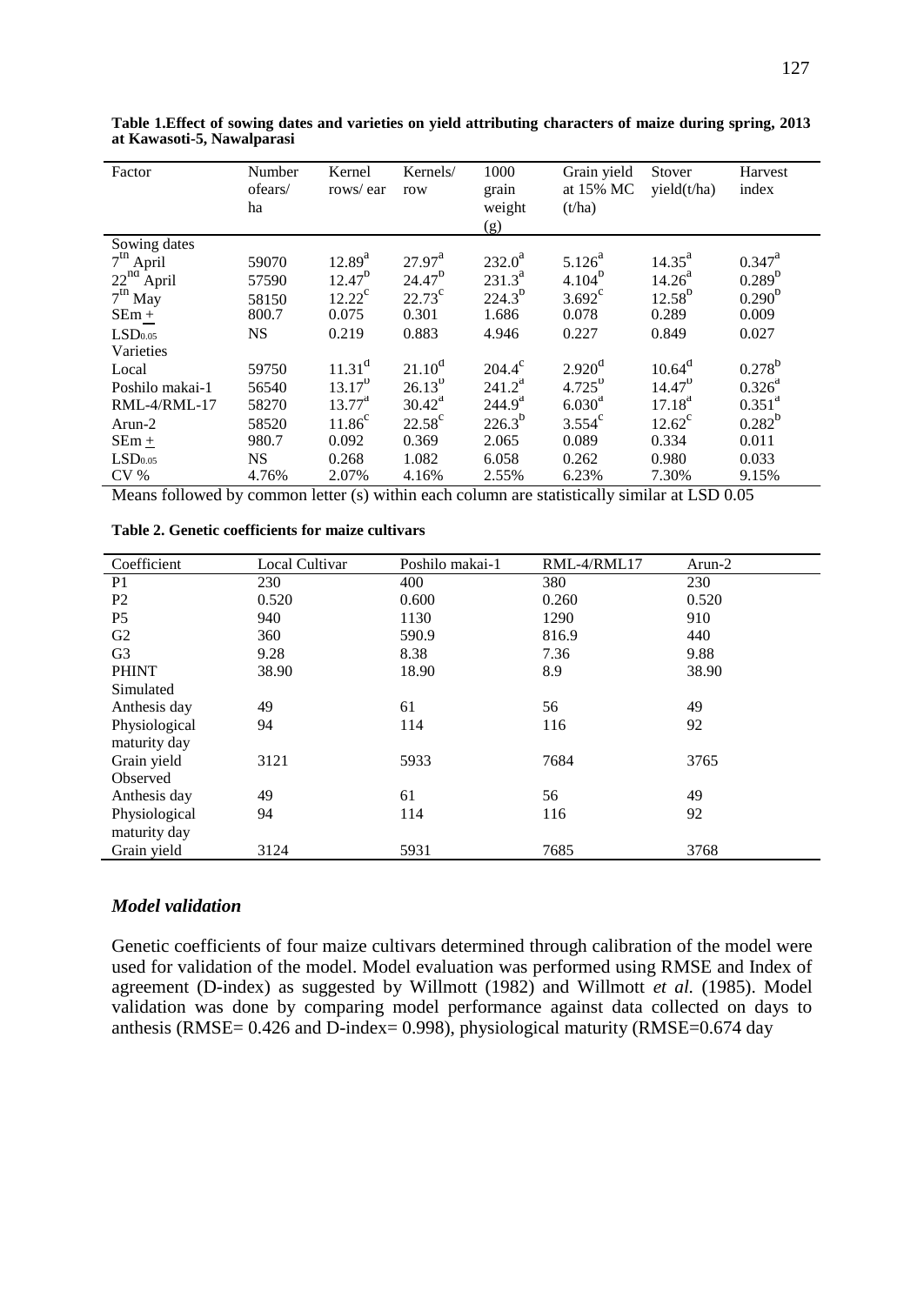and D-index = 0.999), number at maturity(RMSE =  $85.287$  grain m<sup>-2</sup> and D-index = 0.993), unit weight at maturity (RMSE= $0.012$  g kernel<sup>-1</sup> and D-index= 0.854) and grain yield (RMSE=54.94 kg ha<sup>-1</sup> and D-index= 1.00) for all eight treatments (22<sup>nd</sup> April and 7<sup>th</sup> May planted varieties).



**Figure 2. Simulated and observed anthesis days of various treatments**



**Figure 3. Simulated and observed physiological maturity days of various treatment**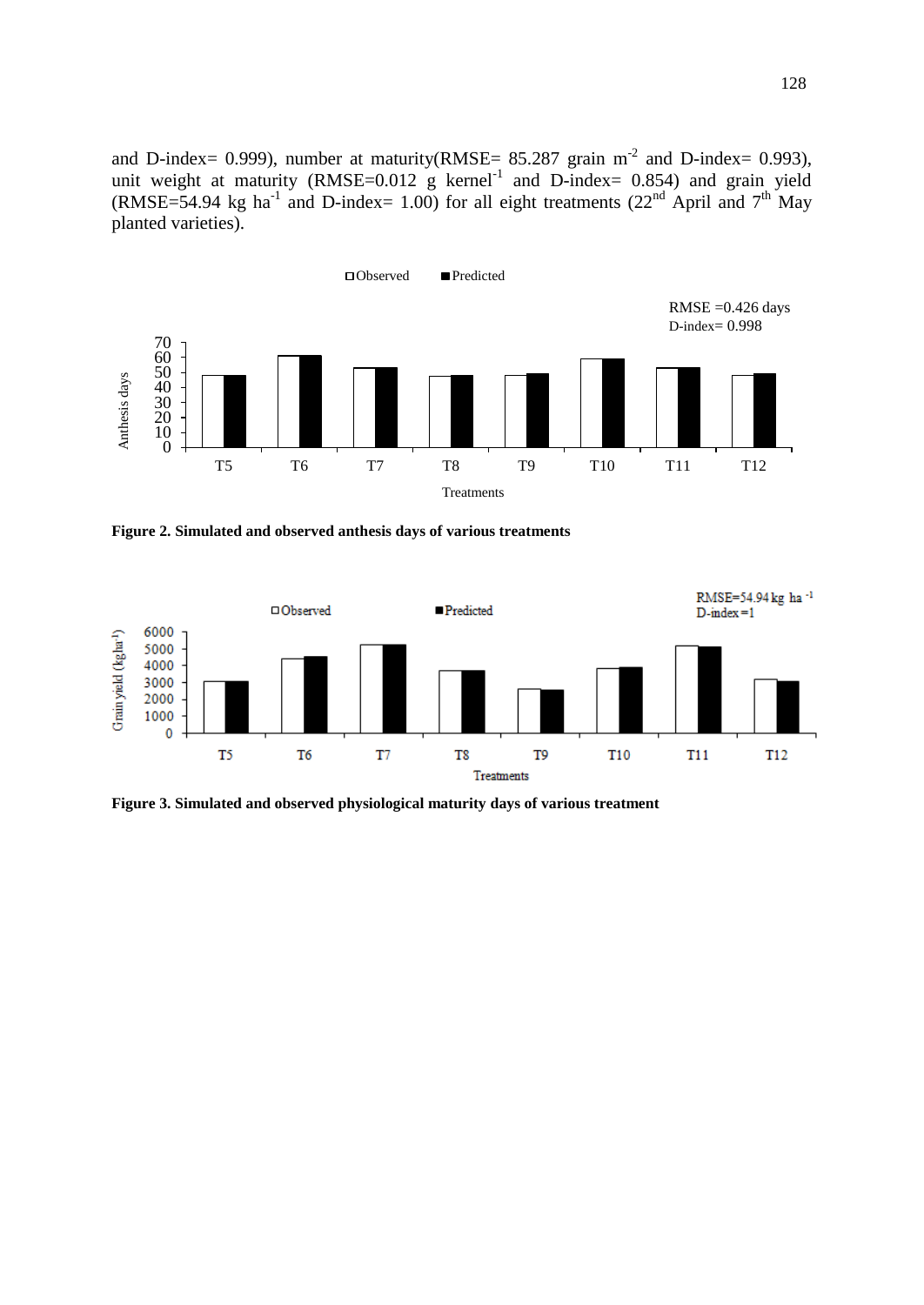

**Figure 4. Simulated and observed grain yield of various treatments**







**Figure 6. Simulated and observed unit weight at maturity for different various treatments**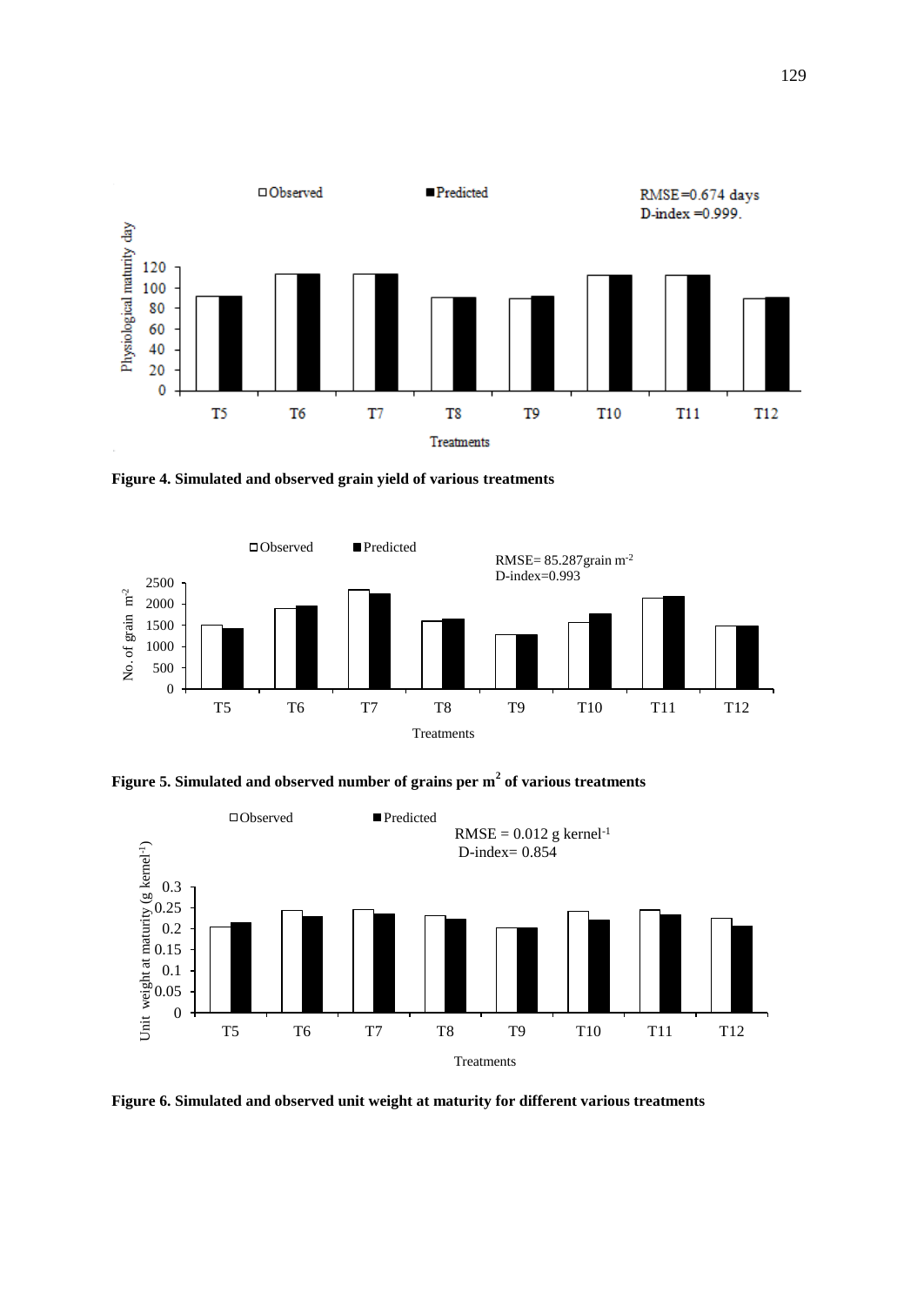| Max     | Min     | CO <sub>2</sub> | Solar          | Variety         | Simulated | yield<br>$\%$ | Growth   |
|---------|---------|-----------------|----------------|-----------------|-----------|---------------|----------|
| Temp    | temp    | Conc            | radiaton       |                 | Grain     | change        | duration |
| $(^0C)$ | $(^0C)$ | Ppm             | $(MJ/m^2/day)$ |                 | yield     | (kg/ha)       | (day)    |
| $+0$    | $+0$    | 380             | $+0$           | Local           | 3068      | 100           | 94       |
|         |         |                 |                | Poshilo makai-1 | 5902      | 100           | 114      |
|         |         |                 |                | RML-4/RML-17    | 7459      | 100           | 116      |
|         |         |                 |                | Arun-2          | 3710      | 100           | 92       |
| $+2$    | $+2$    | 380             | $+0$           | Local           | 2697.69   | $-12.07$      | 88       |
|         |         |                 |                | Poshilo makai-1 | 4844.36   | $-17.92$      | 106      |
|         |         |                 |                | RML-4/RML-17    | 5966.45   | $-20.01$      | 108      |
|         |         |                 |                | Arun-2          | 3274.45   | $-11.74$      | 87       |
| $-2$    | $-2$    | 380             | $+0$           | Local           | 3289.20   | $+7.21$       | 101      |
|         |         |                 |                | Poshilo makai-1 | 6810.32   | $+15.39$      | 123      |
|         |         |                 |                | RML-4/RML-17    | 8977.65   | $+20.36$      | 126      |
|         |         |                 |                | Arun-2          | 4181.17   | 12.70         | 99       |
| $+2$    | $+2$    | $+20$           | $+0$           | Local           | 2733.59   | $-10.9$       | 88       |
|         |         |                 |                | Poshilo makai-1 | 4945.88   | $-16.2$       | 106      |
|         |         |                 |                | RML-4/RML-17    | 6093.26   | $-18.31$      | 108      |
|         |         |                 |                | Arun-2          | 3320.45   | $-10.5$       | 87       |
| $-2$    | $-2$    | $+20$           | $+0$           | Local           | 3381.24   | $+10.21$      | 101      |
|         |         |                 |                | Poshilo makai-1 | 6985.02   | $+18.35$      | 123      |
|         |         |                 |                | RML-4/RML-17    | 9126.83   | $+22.36$      | 126      |
|         |         |                 |                | Arun-2          | 4284.31   | $+15.48$      | 99       |
| $+2$    | $+2$    | $+20$           | $+1$           | Local           | 2792.49   | 88<br>$-8.98$ |          |
|         |         |                 |                | Poshilo makai-1 | 5020.24   | $-14.94$      | 106      |
|         |         |                 |                | RML-4/RML-17    | 6225.28   | $-16.54$      | 108      |
|         |         |                 |                | Arun-2          | 3395.76   | $-8.47$       | 87       |
| $+2$    | $+2$    | $+20$           | $-1$           | Local           | 2677.44   | $-12.73$      | 88       |
|         |         |                 |                | Poshilo makai-1 | 4809.54   | $-18.51$      | 106      |
|         |         |                 |                | RML-4/RML-17    | 5958.99   | $-20.11$      | 108      |
|         |         |                 |                | Arun-2          | 3248.48   | $-12.44$      | 87       |
| $-2$    | $-2$    | $+20$           | $+1$           | Local           | 3591.09   | $+17.05$      | 101      |
|         |         |                 |                | Poshilo makai-1 | 7157.36   | $+21.27$      | 123      |
|         |         |                 |                | RML-4/RML-17    | 9591.53   | $+28.59$      | 126      |
|         |         |                 |                | Arun-2          | 4416.01   | $+19.03$      | 99       |
| $-2$    | $-2$    | $+20$           | $-1$           | Local           | 3299.32   | $+7.54$       | 101      |
|         |         |                 |                | Poshilo makai-1 | 6671.03   | $+13.03$      | 123      |
|         |         |                 |                | RML-4/RML-17    | 8597.99   | $+15.27$      | 126      |
|         |         |                 |                | Arun-2          | 4041.30   | $+8.93$       | 99       |

**Table 3. Sensitivity analysis of maize cultivars with changes in temperature, solar radiation and CO2 concentration**

#### *Simulation to climate change parameters*

The validated CSM-CERES Maize (Ver. 4.5) data were used to find sensitivity of model in Kawasoti-5, Nawalparasi. Validated CSM-CERES-Maize model was used to find out possible changes that can occur in rainfed spring maize that is grown in upland condition. The model was sensitive to climatic parameters (temperature,  $CO<sub>2</sub>$ , concentration, solar radiation and rainfall) on yields of crops. Increments in both maximum and minimum temperatures by 2  ${}^{0}C$ , decreased yields of Local, Poshilo makai-1, RML-4/RML-17 and Arun-2 by -12.07, 17.92, -20.01 and -11.74 respectively as compared to base scenario with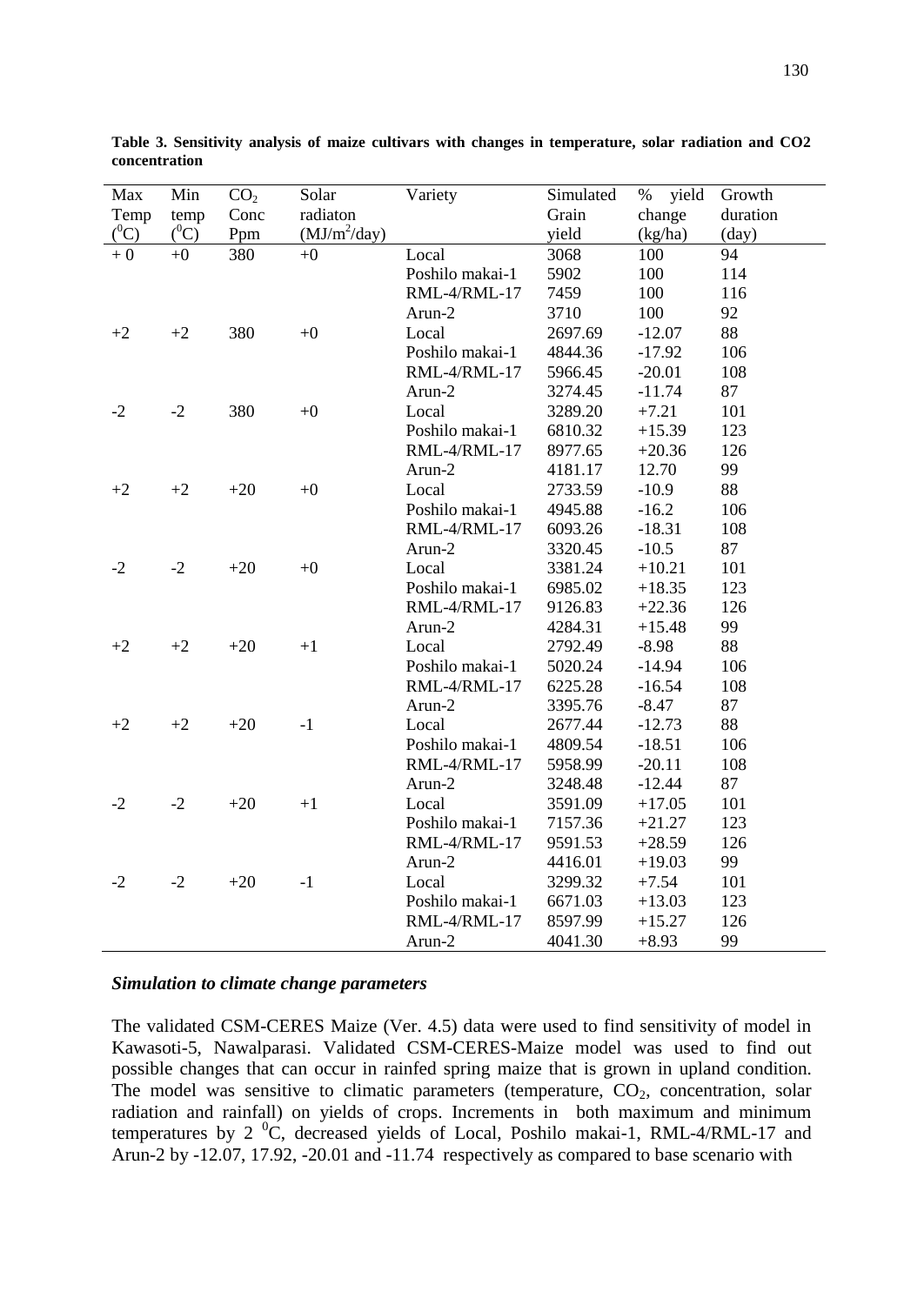current weather data. By increasing maximum and minimum temperature by  $2^{0}C$  and carbondioxide concentration upto 20 ppm more, decreased yield 10.9, 16.2, 18.31 and 10.5 percent in Local, Poshilo makai-1, RML-4/RML-17 and Arun-2 respectively. Further more if solar radiation was increased by  $+1$  MJ/m<sup>2</sup>/day then, yields of Local, Poshilo makai-1, RML-4/RML-17 and Arun-2 will be decreased by 8.98, 14.94, 16.54 and 8.47 percent respectively. Instead of increasing when solar radiation was decreased by  $1 \text{ MJm}^{-2}$ day lalong with increased in both maximum and minimum temperature by  $2^{0}C$  and carbondioxide by 20 ppm then yields of Local, Poshilo makai-1, RML-4/RML-17 and Arun-2 decreased by 12.73, 18.51, 20.11 and 12.44 respectively. But opposite consequences in yield of maize cultivars were noticed with reversing the phenomenon. When maximum and minimum temperature were decreased by 2  $\mathrm{^{0}C}$ , increased yield of Local, Poshilo makai-1, RML-4/RML-17 and Arun-2 were noticed by following magnitudes; 7.21, 15.39, 20.36 and 12.70 percent respectively as compared with base scenario with current weather data. By deceasing mimimum and maximum temperature by  $2<sup>0</sup>C$  and increasing carbondioxide concentration upto 20 ppm more, increased yield 10.21, 18.35, 22.36 and 15.48 percent in Local, Poshilo makai-1, RML-4/RML-17 and Arun-2 respectively. But when decreased maximum and minimum temperature by 2 0C, increased carbondioxide by 20ppm and decreased solar radiation by 1  $\text{MJm}^{-2}$ day<sup>-1</sup> then yield of Local, Poshilo makai-1, RML-4/RML-17 and Arun-2 changed by 7.54, 13.03, 15.27 and 8.93 percent respectively. But instead of decreasing when solar radiation was increased by  $1 MJ/m<sup>2</sup>/day$  then yield slightly increased by 17.05, 21.27, 28.59 and 19.03 percent respectively in Local, Poshilo makai-1, RML-4/RML-17 and Arun-2 respectively. The model was found to be sensitive to climate change parameters (temperature, solar radiation and CO2 concentration). Change in maximum and minimum temperatures  $(+2)$ <sup>0</sup>C), CO<sub>2</sub> concentration (+ 20 ppm from the base 380 ppm) with change in solar radiation ( $+1$ ) MJ/m<sup>2</sup>/day) resulted in much difference in grain yield. The result showed that with the decreasing scenarios of maximum and minimum temperature by  $2^{0}C$  other factor remaining constant the yield of Local, Poshilo makai-1, RML-4/RML-17 and Arun-2 increased by 7.21%, 15.39%, 20.36% and 12.70% respectively. But when maximum and minimum temperature were increased by 2 $^{0}$ C than yield of Local, Poshilo makai-1, RML-4/RML-17 and Arun-2 decreased by 12.07%, 17.92%, 20.01% and 11.74% respectively. What we saw here was hybrid to be more sensitive to increased temperature than others. Higher temperature decreased the duration of growth and grain yield, despite high levels of radiation (Muchow et al, 1990).

## **CONCLUSION**

Rainfed maize cultivation in late spring season is very risky. However, maize planted on  $7<sup>th</sup>$ April had higher growth rate, higher yield and its attributing characters as it was facilitated by relatively favorable temperature. Among the cultivars, Hybrid (RML-4/RML-17) was noted best as it had higher grain and stover yield. Due to increasing temperature beyond optimum level, yield of maize cultivars planted in  $22<sup>nd</sup>$  April and  $7<sup>th</sup>$  May decreased by 20.015% and 27.975% respectively when compared with yield obtained from  $7<sup>th</sup>$  April plantation. Changing climate has threatened rainfed spring maize cultivation. As temperature is increasing, under this changing scenario CSM-CERES-Maize model was used to evaluate its impact in spring maize production. We found yield of maize will decrease by 15-20 % if temperature increases by  $2^{0}C$  and its impact was found even more serious in hybrid maize.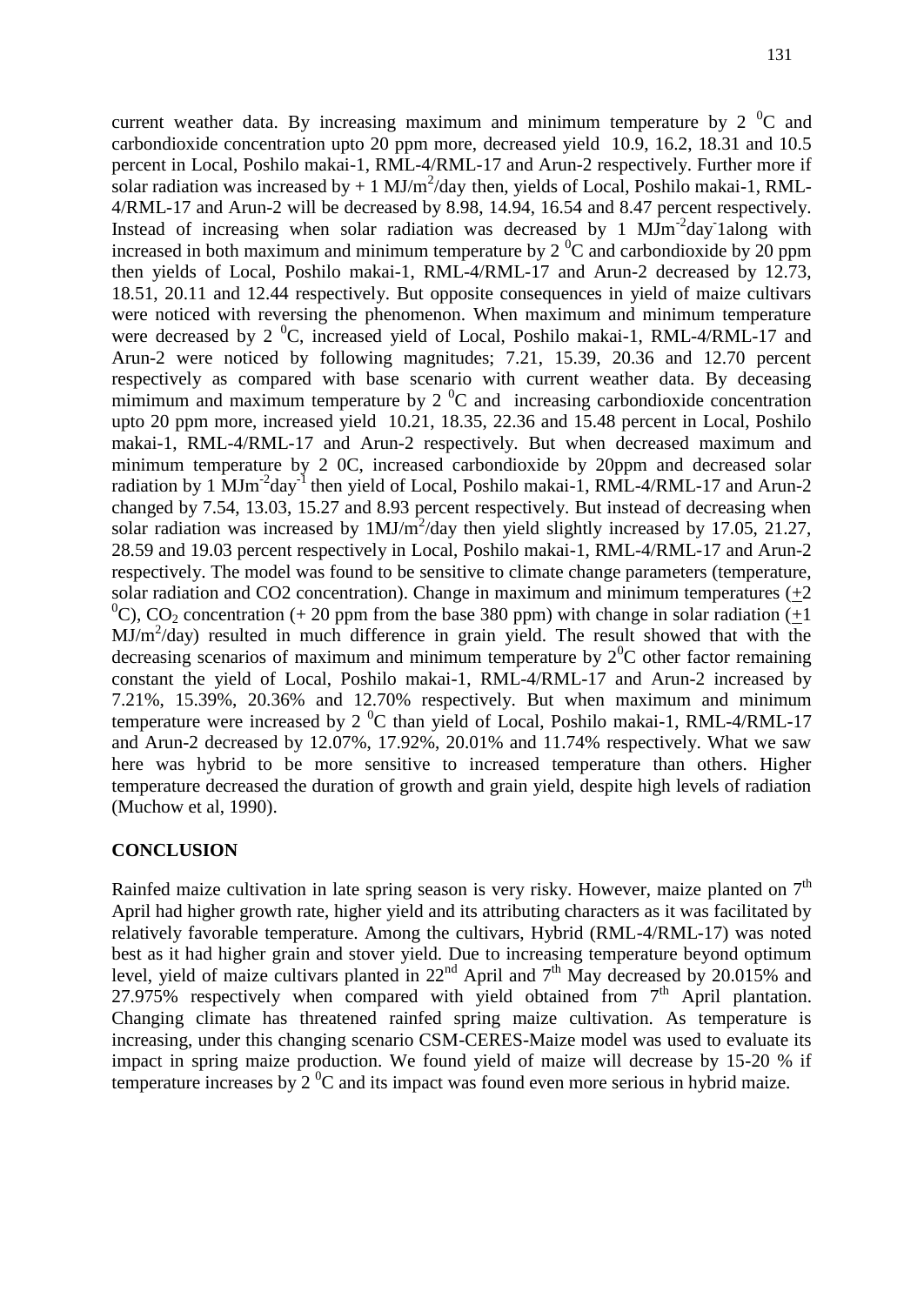#### **REFERENCES**

- Amgain, L.P., & Timsina, J. (2005). Major agronomical research work at the Institute of Agriculture and Animal Sciences, Rampur, Chitwan, Nepal: A Review. *J Inst Agric Anim Sci*, 25, 1*-22.*
- Amgain, L.P., & Timsina, J. (2007). Simulation of yield, water and nitrogen balances in rice in Punjab, using CSM- CERESRice Model. *J Inst Agric Anim Sci*, 28, 15-26.
- Asadi, M.E., & Clement, R.S. (2003). Evaluation of CERES-Maize of DSSAT model to simulate nitrate leaching, yield and soil moisture content under tropical conditions. *J Food Agri Eng Res,* 1(3/4), 270-276.
- Bhusal, T.N., Amgain, L.P., Sah, S.K.,& Devkota, N.R. (2008). Effect of weather years, CO2 and climate change on yield of open pollinated varieties of maize at Rampur, Chitwan. 5<sup>th</sup> National Conference on Science and Technology, Nepal Academy of Science and Technology (NAST) (10-12 Nov, 2008), Kathmandu, Nepal.
- Duke, E.R., & Dochlert, D.C. (1996). Effects of heat stress on emzyme activities and transcription levels in developing maize kernels growth in cultura. *Environ. Exp. Bot*., 36, 199-208.
- Gometz, K., & Gometz, A.A. (1984) Statistical Procedures for Agricultural Research. John Wiley and Sons Inc, UK.
- Hellewell, K.B., Stuthman, D.D., Markhart, A.H., & Erwin, J.E. (1996). Day and night temperature effects during grain filling in oat. *Crop Science*, 36, 624-628.
- IPCC, (2007). Climate Change 2007: Climate Change Impacts, Adoptation and Vulnerability. Summary for Policy Makers, Inter-Governmental Panel on Climate Change.
- Jasemi, M., Darabi, F., Naseri, R., Naserirad, H., & Bazdar, S. (2013). Effect of Planting Date and Nitrogen fertilizer application on grain yield and yield components in Maize (SC 704). American-Eurasian. *J. Agric. And Environ. Sci.,* 13(7), 914-919.
- MoAC. (2010). Statistical Information on Nepalese Agriculture (2009/2010). Agribusiness Promotion and Statistics Division, Singh Durbar, Kathmandu, Nepal.
- MoAD. (2012). Statistical Information on Nepalese Agriculture. Government of Nepal. Ministry of Agriculture and Cooperatives. Agri. Business Promotion and Statistics Division, Singh Durbar, Kathmandu, Nepal.
- Muchow, R.C., Sinclair, T.R., & Bennett, J.M. (1990). Temperature and solar radiation effects on potential maize yields across locations. *Agron. J.*, 82, 338-342.
- NMRP. (2009). Annual Report, NARC, National Maize Research Program, Rampur, Chitwan, Nepal.
- PV, V., Boote, K.J., Thomas, J.M.G., Allen, L.H., & Gorbet, D.W. (2006). Influence of soil temperature on seedling emergence and early growth of peanut cultivars in field conditions. *J. Agron.Crop Sci.,* 192, 168-177
- Sapkota, A., Amgain, L.P, Devkota, N.R., & Timsina, J. (2008). Evaluation of CSM-CERES-Maize model, estimation of potential yield and yield gap analysis of winter maize at Rampur, Chitwan. *J Inst Agric Anim Sci*, 29, 27-32.
- Singh, C. (2002). Modern techniques of raising field crops. Oxford and IBH Publishing Co. Pvt. Ltd. New Dehli, India.
- Suwa, R., & Mohapatra, P.K. (2010). High temperature effects on photosynthate partitioning and sugar metabolism during ear expansion in maize (*Zea mays* L.) genotypes. *Plant Physiol. Biochem,* 48, 124-130.
- Thapa, G. B. (1995). Projections and policy implications of food supply and demand in Nepal to the year 2020. Research Report Series No. 30, Winrock International Policy Analysis in Agriculture and Related Resource Management, Kathmandu, Nepal: APROSC.